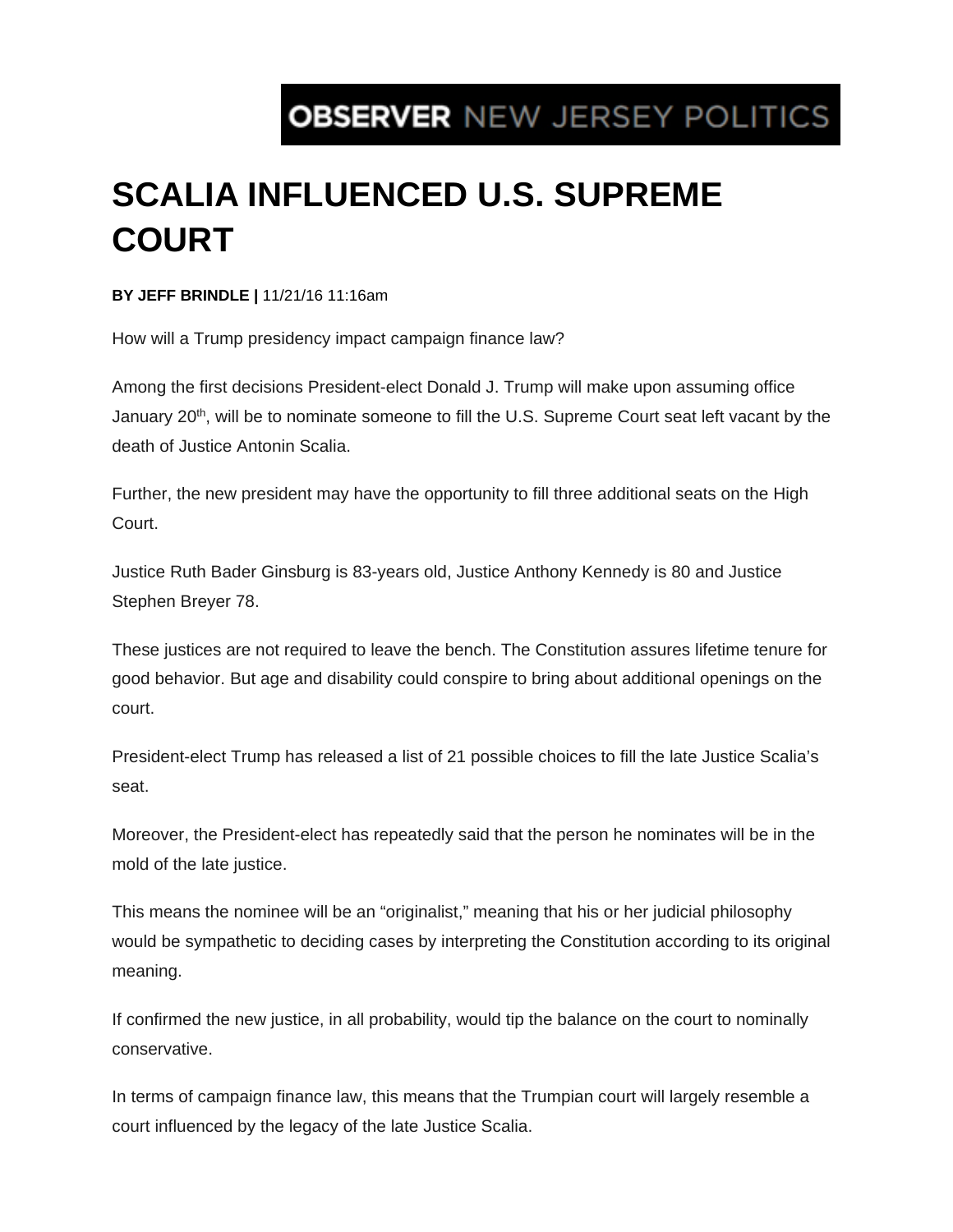For sure it will be strong in protecting First Amendment free speech and assembly rights.

In terms of the important and controversial case "Citizens United," many have been calling for its reconsideration by the High Tribunal. A newly constituted Trump court will surely reject this effort.

Thus, the only avenue open for eliminating "Citizens United" would be to amend the Constitution. Since this venerable document has only been amended 27 times in our 229-year history, the likelihood of undoing "Citizens United" is slim.

Therefore, corporations and unions will continue to be a source of funding for independent groups like Super PACs, although to this point corporate participation is not as great as feared because these groups are more likely to be supported by wealthy individuals.

In "Citizens United" the Court did, however, rule decidedly for disclosure, as did subsequent lower court decisions in Speech Now 2010 and Carey 2011.

In fact, the late Justice Antonin Scalia himself favored disclosure. He stated in Doe v. Reed: "there are laws against threats and intimidation; and harsh criticism, short of unlawful action, is a price our people have traditionally been willing to pay for self-governance. Requiring people to stand up in public for their political acts fosters civic courage, without which democracy is doomed. For my part, I do not look forward to a society which, thanks to the Supreme Court, campaigns anonymously (McIntyre) and even exercises the direct democracy of initiative and referendum hidden from public scrutiny and protected from the accountability of criticism. This does not resemble the Home of the Brave."

It is a good bet that under its new configuration, the court will continue to support disclosure.

Changes may be in the wind in other area's though, in particular with regard to political parties.

Two cases, {perhaps more} that deal with political parties have a chance of being taken up by the U.S. Supreme Court.

In Republican Party of Louisiana, *et al.* v. FEC, a challenge has been mounted for ending the ban on soft money to national parties.

The Louisiana Republican party is questioning the constitutionality of the Federal Election Campaign Act (FECA) provisions that regulate federal campaign finance activity by state and local parties.